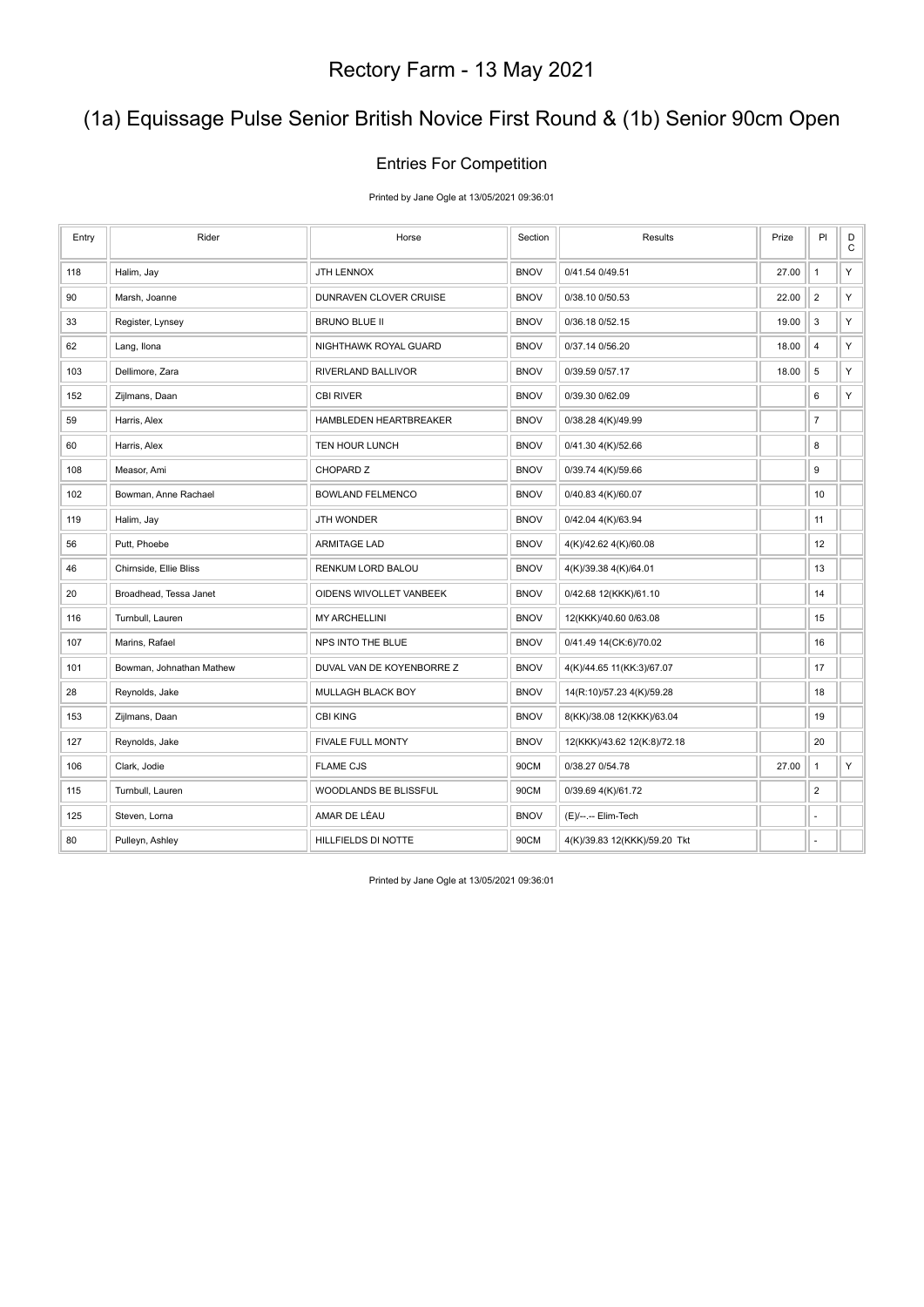### (2a) Nupafeed Supplements Senior Discovery - First Round & (2b) Senior 1.00m Open

#### Entries For Competition

Printed by Jane Ogle at 13/05/2021 12:41:11

| Entry        | Rider                        | Horse                       | Section | Results                        | Prize | PI                      | D<br>$\mathsf C$ |
|--------------|------------------------------|-----------------------------|---------|--------------------------------|-------|-------------------------|------------------|
| 90           | Marsh, Joanne                | DUNRAVEN CLOVER CRUISE      | D       | 0/36.21 0/48.35                | 32.00 | $\mathbf{1}$            | Υ                |
| 94           | Pulleyn, Sophie              | POPPYS SILVER DREAM         | D       | 0/40.22 0/48.91                | 25.00 | $\overline{2}$          | Υ                |
| 29           | Vickery, Carrie              | ZARACOLLE Z                 | D       | 0/43.59 0/49.70                | 22.00 | 3                       | Υ                |
| 81           | Baker Steljes, Rebecca       | HILLFIELDS TEMPORALE        | D       | 0/45.00 0/54.82                | 20.00 | $\sqrt{4}$              | Υ                |
| 21           | Harris, Stephanie            | PANAMERA V/D BROUWERSHOEVE  | D       | 0/42.39 0/55.45                | 20.00 | $\,$ 5 $\,$             | Υ                |
| 10           | Gallucci, Matteo             | MORSE CODE III              | D       | 0/40.08 0/56.15                |       | 6                       | Υ                |
| 19           | Birch, Samantha              | <b>MGH CAPA VILOU</b>       | D       | 0/43.47 0/56.45                |       | $\overline{7}$          | Υ                |
| 87           | Crane, Sally Jane            | <b>FLORANCE</b>             | D       | 0/44.34 0/56.85                |       | 8                       | Υ                |
| 16           | Birch, Samantha              | <b>JOMINKA PFB</b>          | D       | 0/44.34 0/57.12                |       | 9                       | Υ                |
| 47           | Chirnside, Ellie Bliss       | RENKUM IRCO INISH           | D       | 0/39.10 0/61.22                |       | 10                      | Υ                |
| 13           | Garlick, Ella                | <b>ILLINOIS III</b>         | D       | 0/43.51 0/63.68                |       | 11                      | Υ                |
| 118          | Halim, Jay                   | JTH LENNOX                  | D       | 4(K)/41.89 0/47.44             |       | 12                      |                  |
| 33           | Register, Lynsey             | <b>BRUNO BLUE II</b>        | D       | 4(K)/35.72 0/52.24             |       | 13                      |                  |
| 53           | Lee, Lucie                   | PAULINE VAN DE CRUYENVELDEN | D       | 0/37.91 4(K)/53.01             |       | 14                      |                  |
| 62           | Lang, Ilona                  | NIGHTHAWK ROYAL GUARD       | D       | 0/41.17 4(K)/53.61             |       | 15                      |                  |
| 59           | Harris, Alex                 | HAMBLEDEN HEARTBREAKER      | D       | 4(K)/37.11 0/53.61             |       | 15                      |                  |
| 20           | Broadhead, Tessa Janet       | OIDENS WIVOLLET VANBEEK     | D       | 0/39.94 4(K)/56.28             |       | 17                      |                  |
| 116          | Turnbull, Lauren             | <b>MY ARCHELLINI</b>        | D       | 0/42.60 5(K:1)/65.28           |       | 18                      |                  |
| 102          | Bowman, Anne Rachael         | <b>BOWLAND FELMENCO</b>     | D       | 4(K)/40.37 8(KK)/57.96         |       | 19                      |                  |
| 103          | Dellimore, Zara              | RIVERLAND BALLIVOR          | D       | 13(KD:5)/52.77 4(K)/57.08      |       | 20                      |                  |
| 110          | Measor, Ami                  | COOLBOY JOEY                | 1.00M   | 0/37.28 0/42.80                | 32.00 | $\mathbf{1}$            | Υ                |
| 93           | Shrubshall-justice, Georgina | <b>CRUISE ON BARCO</b>      | 1.00M   | 0/46.03 0/46.92                | 25.00 | $\overline{\mathbf{c}}$ | Υ                |
| 109          | Measor, Ami                  | KING OF THE WINDS           | 1.00M   | 0/39.83 0/49.13                |       | 3                       | Υ                |
| 40           | Thompson, Luke               | ZEUSLAND                    | 1.00M   | 0/40.56 0/52.92                |       | 4                       | Υ                |
| $\mathbf{1}$ | Heywood, Olivia              | <b>INDIAN TONIC I</b>       | 1.00M   | 0/42.19 0/61.34                |       | 5                       | Υ                |
| 119          | Halim, Jay                   | JTH WONDER                  | D       | 8(KK)/41.86 (KKKKT)/--.-- Ret. |       | ÷,                      |                  |
| 154          | Keen, Coral                  | <b>IMPULSE V</b>            | 1.00M   | 0/44.13 10(10)/74.27 Tkt       |       | ÷,                      |                  |
| 49           | Coudray, Tiana               | <b>MISTER MOXIE</b>         | 1.00M   | 0/39.89 0/56.78 Tkt            |       | L.                      |                  |
| 83           | Martin, Helen                | <b>HSH DOM PERIGNON</b>     | 1.00M   | 4(K)/44.40 2(2)/66.67 Tkt      |       |                         |                  |
| 52           | Coudray, Tiana               | HEADLEY'S CHATTERBOX        | 1.00M   | 0/45.56 0/61.95 Tkt            |       | ÷.                      |                  |

Printed by Jane Ogle at 13/05/2021 12:41:11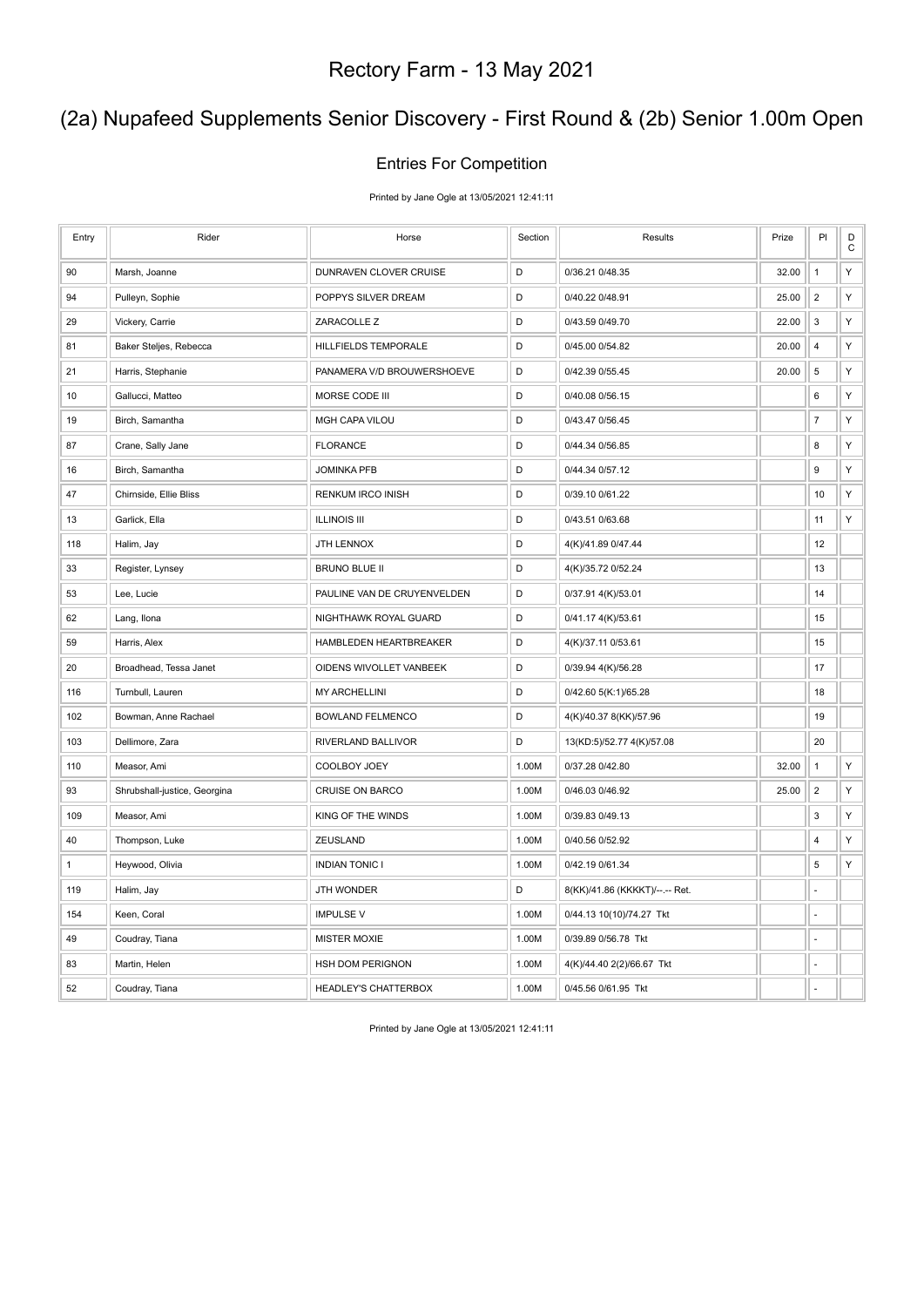# 3 Senior 1.05m Open

#### Entries For Competition

Printed by Jane Ogle at 13/05/2021 12:40:38

| Entry | Rider                        | Horse                       | Results                           | Prize | PI             | D<br>$\mathsf C$ |
|-------|------------------------------|-----------------------------|-----------------------------------|-------|----------------|------------------|
| 98    | Bowman, Anne Rachael         | POPSTAR IV                  | 0/44.66 0/45.38                   | 32.00 | $\mathbf{1}$   | Υ                |
| 93    | Shrubshall-justice, Georgina | <b>CRUISE ON BARCO</b>      | 0/45.34 0/46.63                   | 25.00 | $\overline{2}$ | Υ                |
| 16    | Birch, Samantha              | <b>JOMINKA PFB</b>          | 0/48.71 0/52.51                   | 22.00 | 3              | Υ                |
| 48    | Whiteford, Jack              | <b>FLIEGERIN C</b>          | 0/43.68 0/53.04                   | 20.00 | 4              | Υ                |
| 91    | Wilson, Diane                | QUESTIONTIME                | 0/48.96 0/54.01                   | 20.00 | 5              | Υ                |
| 50    | Coudray, Tiana               | COEUR DE L'ESPRIT Z         | 0/47.37 0/54.23                   | 20.00 | 6              | Υ                |
| 19    | Birch, Samantha              | MGH CAPA VILOU              | 0/48.53 0/55.58                   | 20.00 | $\overline{7}$ | Υ                |
| 11    | Glen, Tara                   | <b>WESTWINDS MACKENZIE</b>  | 0/49.40 0/55.81                   |       | 8              | Υ                |
| 76    | Kuligowski, Victoria         | <b>FERRARI VI</b>           | 0/35.16 4(K)/46.36                |       | 9              |                  |
| 128   | Jewitt, Jenna                | <b>GRANGE RED SPARROW</b>   | 0/48.10 4(K)/57.08                |       | 10             |                  |
| 55    | Evenett, Morgan              | BOLEYBAWN GENEVIEVE         | 0/44.03 4(K)/58.25                |       | 11             |                  |
| 70    | Marchisio, Ludovica          | QUANDO I                    | 0/42.53 4(K)/59.17                |       | 12             |                  |
| 35    | Morris, Eve                  | <b>GASSARA</b>              | 0/46.19 4(K)/59.44                |       | 13             |                  |
| 1     | Heywood, Olivia              | <b>INDIAN TONIC I</b>       | 0/44.86 4(K)/60.09                |       | 14             |                  |
| 29    | Vickery, Carrie              | ZARACOLLE Z                 | 0/46.90 4(C)/60.34                |       | 15             |                  |
| 32    | Mitchell, Ellie              | <b>GERRY BUTLER</b>         | 4(K)/45.28 1(1)/63.84             |       | 16             |                  |
| 126   | Cranton, Carla Jayne         | STRICTLY FERNHILL           | 0/44.06 8(R:4)/66.15              |       | 17             |                  |
| 73    | Langdon, Samantha            | CHANCE TO DEMONSTRATE       | 8(KK)/48.25 8(KK)/56.25           |       | 18             |                  |
| 40    | Thompson, Luke               | ZEUSLAND                    | 0/43.53 16(R:12)/74.86            |       | 19             |                  |
| 9     | Gallucci, Matteo             | <b>JEUBANTOS</b>            | 19(R:15)/64.73 0/56.06            |       | 20             |                  |
| 72    | Ball, Anna                   | <b>COTTON CRUISE</b>        | 4(K)/45.43 15(R:11)/73.47         |       | 21             |                  |
| 20    | Broadhead, Tessa Janet       | OIDENS WIVOLLET VANBEEK     | 0/47.63 24(RKK:12)/74.38          |       | 22             |                  |
| 54    | Lee, Lucie                   | PAULINE VAN DE CRUYENVELDEN | 0/48.45 31(KRK:19)/81.53          |       | 23             |                  |
| 51    | Coudray, Tiana               | <b>TALBOT TEDDY</b>         | 29(R:25)/74.32 4(K)/58.05         |       | 24             |                  |
| 8     | Whickman, Claire             | PENCOS TOP GUN              | 16(R:12)/61.97 (R)/--.-- Elim-Ref |       | ÷,             |                  |
| 51    | Coudray, Tiana               | <b>TALBOT TEDDY</b>         | 0/46.10 0/60.70 HC                |       | ä,             |                  |
| 52    | Coudray, Tiana               | HEADLEY'S CHATTERBOX        | 4(K)/48.31 0/56.94 Tkt            |       | ÷,             |                  |
| 58    | Martin, Helen                | CHILLETTI                   | 0/42.59 0/61.61 Tkt               |       | ä,             |                  |
| 154   | Keen, Coral                  | <b>IMPULSE V</b>            | 4(4)/53.20 15(KK:7)/69.79 Tkt     |       | ÷,             |                  |
| 61    | Emms, Kerry                  | SPIDERS SECRET WEAPON       | 7(K:3)/52.83 6(K:2)/64.87 Tkt     |       |                |                  |
| 144   | Marshall, Georgina           | <b>MORGAN</b>               | 14(C:10)/59.71 0/58.81 Tkt        |       | ÷.             |                  |
| 57    | Martin, Helen                | HSH GOOD AS GOLD            | 0/49.16 7(7)/69.25 Tkt            |       | Ĭ.             |                  |

Printed by Jane Ogle at 13/05/2021 12:40:38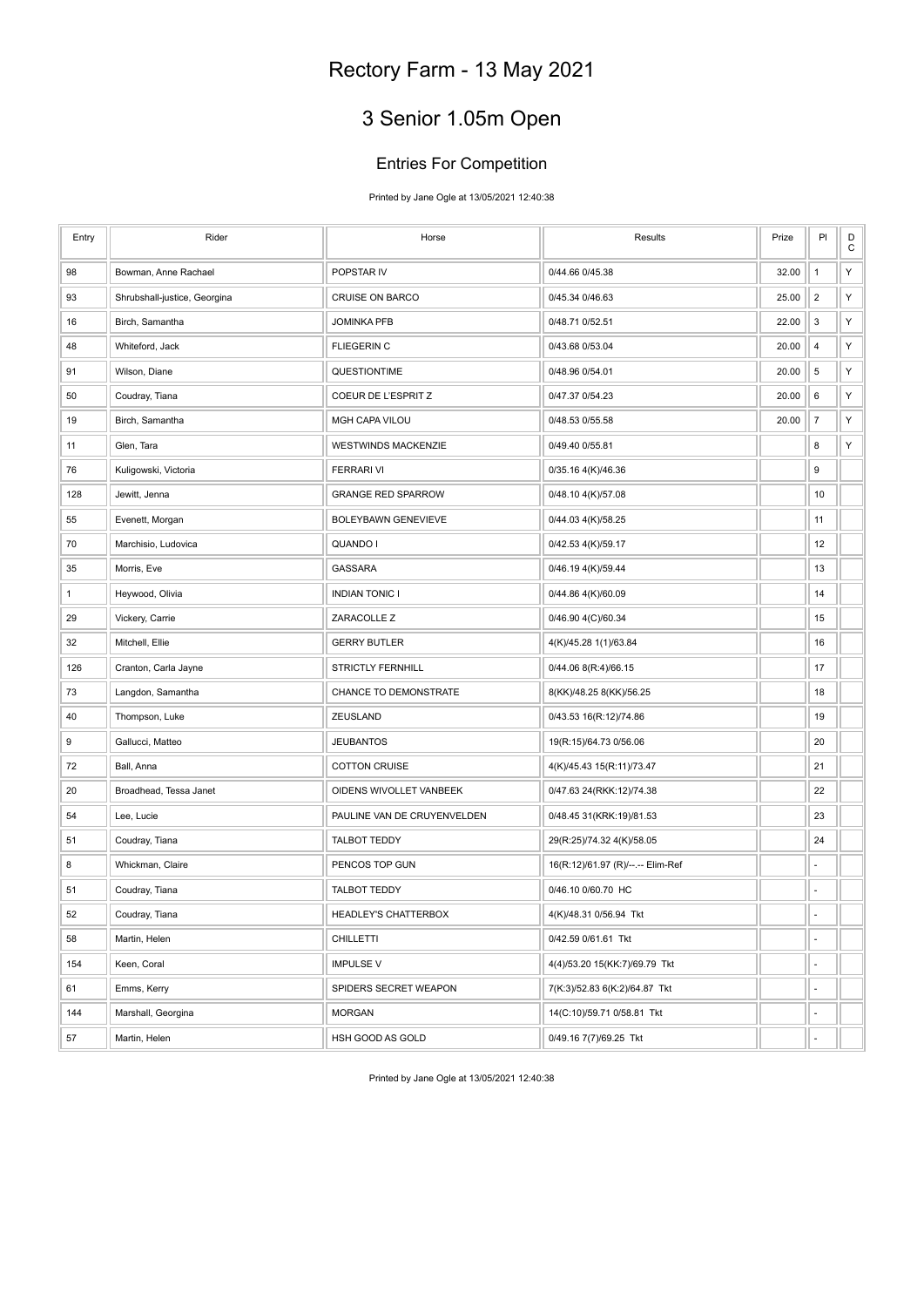### (4a) Lord & Lady Equestrian Senior Newcomers First Round & (4b) Senior 1.10m Open

#### Entries For Competition

Printed by Jane Ogle at 13/05/2021 15:24:49

| Entry | Rider                    | Horse                      | Section      | Results                          | Prize | PI               | D<br>${\bf C}$ |
|-------|--------------------------|----------------------------|--------------|----------------------------------|-------|------------------|----------------|
| 120   | Halim, Jay               | GHOST BUSTER FORTUNA HH    | ${\sf N}$    | 0/46.30 0/40.89                  | 42.00 | $\mathbf{1}$     | Υ              |
| 146   | Botham, Adam             | <b>ONE SYBIL</b>           | ${\sf N}$    | 0/39.20 0/41.14                  | 32.00 | $\overline{2}$   | Υ              |
| 143   | Marshall, Georgina       | <b>BRISOGUE CROSS</b>      | ${\sf N}$    | 0/43.34 0/42.70                  | 22.00 | 3                | Υ              |
| 22    | Harris, Stephanie        | <b>CALCOURT DESIGN</b>     | N            | 0/42.82 0/49.00                  | 22.00 | 4                | Υ              |
| 38    | Wilkes, James            | <b>BILLY SPOCK</b>         | ${\sf N}$    | 0/42.60 0/50.36                  | 22.00 | $\sqrt{5}$       | Υ              |
| 69    | Ovens, Amy               | ΚIΙ                        | N            | 0/45.10 0/51.81                  |       | 6                | Y              |
| 48    | Whiteford, Jack          | <b>FLIEGERIN C</b>         | N            | 0/43.13 0/52.81                  |       | $\overline{7}$   | Υ              |
| 11    | Glen, Tara               | <b>WESTWINDS MACKENZIE</b> | ${\sf N}$    | 0/49.48 0/55.25                  |       | 8                | Υ              |
| 9     | Gallucci, Matteo         | <b>JEUBANTOS</b>           | N            | 0/47.33 0/56.93                  |       | 9                | Υ              |
| 117   | Turnbull, Lauren         | <b>MR QT</b>               | N            | 0/43.28 4(K)/49.96               |       | 10               |                |
| 79    | Pulleyn, Ashley          | ROCKY VAN DE WINDELSTEEN Z | N            | 0/49.00 4(K)/59.32               |       | 11               |                |
| 142   | Westlake, Jemima         | <b>ONE ART</b>             | N            | 4(K)/45.68 0/59.46               |       | 12               |                |
| 81    | Baker Steljes, Rebecca   | HILLFIELDS TEMPORALE       | N            | 0/48.88 4(K)/60.72               |       | 13               |                |
| 129   | Aiuto, Saffi             | PLS SHERLOCK               | N            | 0/44.31 8(KK)/50.35              |       | 14               |                |
| 32    | Mitchell, Ellie          | <b>GERRY BUTLER</b>        | N            | 4(K)/46.10 4(K)/56.65            |       | 15               |                |
| 13    | Garlick, Ella            | <b>ILLINOIS III</b>        | $\mathsf{N}$ | 0/40.17 8(KK)/59.67              |       | 16               |                |
| 43    | Hill, Jenna              | <b>BOSTON MAY</b>          | N            | 0/40.14 8(KK)/59.76              |       | 17               |                |
| 73    | Langdon, Samantha        | CHANCE TO DEMONSTRATE      | N            | 4(K)/45.62 4(K)/61.18            |       | 18               |                |
| 12    | Glen, Tara               | CABALLERO II               | ${\sf N}$    | 4(K)/47.68 4(K)/61.25            |       | 19               |                |
| 21    | Harris, Stephanie        | PANAMERA V/D BROUWERSHOEVE | N            | 4(K)/47.66 8(KK)/59.17           |       | 20               |                |
| 85    | Pritchard, Amy Louise    | <b>IDENTITY II</b>         | 1.10M        | 0/40.86 0/42.07                  | 42.00 | $\mathbf{1}$     | Υ              |
| 76    | Kuligowski, Victoria     | <b>FERRARI VI</b>          | 1.10M        | 0/41.96 0/48.92                  | 32.00 | $\overline{2}$   | Υ              |
| 14    | Garlick, Ella            | NICOLINE HC                | 1.10M        | 0/44.54 0/54.37                  | 22.00 | 3                | Υ              |
| 78    | Tapner, Madison          | BONZA KING OF ROUGES       | 1.10M        | 0/43.31 0/56.73                  |       | 4                | Υ              |
| 35    | Morris, Eve              | <b>GASSARA</b>             | 1.10M        | 0/44.43 0/57.26                  |       | 5                | Υ              |
| 112   | Stracey-cheel, Holly-ann | <b>FAKKATO M</b>           | 1.10M        | 0/43.85 4(K)/55.75               |       | 6                |                |
| 72    | Ball, Anna               | <b>COTTON CRUISE</b>       | 1.10M        | 0/45.23 14(RK:6)/68.79           |       | $\boldsymbol{7}$ |                |
| 84    | Clunes, Emily            | <b>GLOBAL ATHENA</b>       | 1.10M        | 0/44.00 16(KR:8)/70.83           |       | 8                |                |
| 126   | Cranton, Carla Jayne     | <b>STRICTLY FERNHILL</b>   | 1.10M        | 11(R:7)/56.81 (R)/--.-- Elim-Ref |       | ÷                |                |
| 8     | Whickman, Claire         | PENCOS TOP GUN             | 1.10M        | (FR)/--.-- Elim-FR               |       | ÷,               |                |
| 71    | Marchisio, Ludovica      | QUANDO I                   | 1.10M        | 0/45.50 (FR)/--.-- Elim-FR       |       | ÷.               |                |
| 84    | Clunes, Emily            | <b>GLOBAL ATHENA</b>       | 1.10M        | 0/40.73 0/54.46 HC               |       | ÷,               |                |
| 92    | Bibby, Alice             | CHANTILLY ROYALE           | 1.10M        | 0/47.25 8(KK)/59.45 Tkt          |       | ÷,               |                |
| 144   | Marshall, Georgina       | <b>MORGAN</b>              | 1.10M        | 0/47.80 0/62.82 Tkt              |       | ä,               |                |

Printed by Jane Ogle at 13/05/2021 15:24:49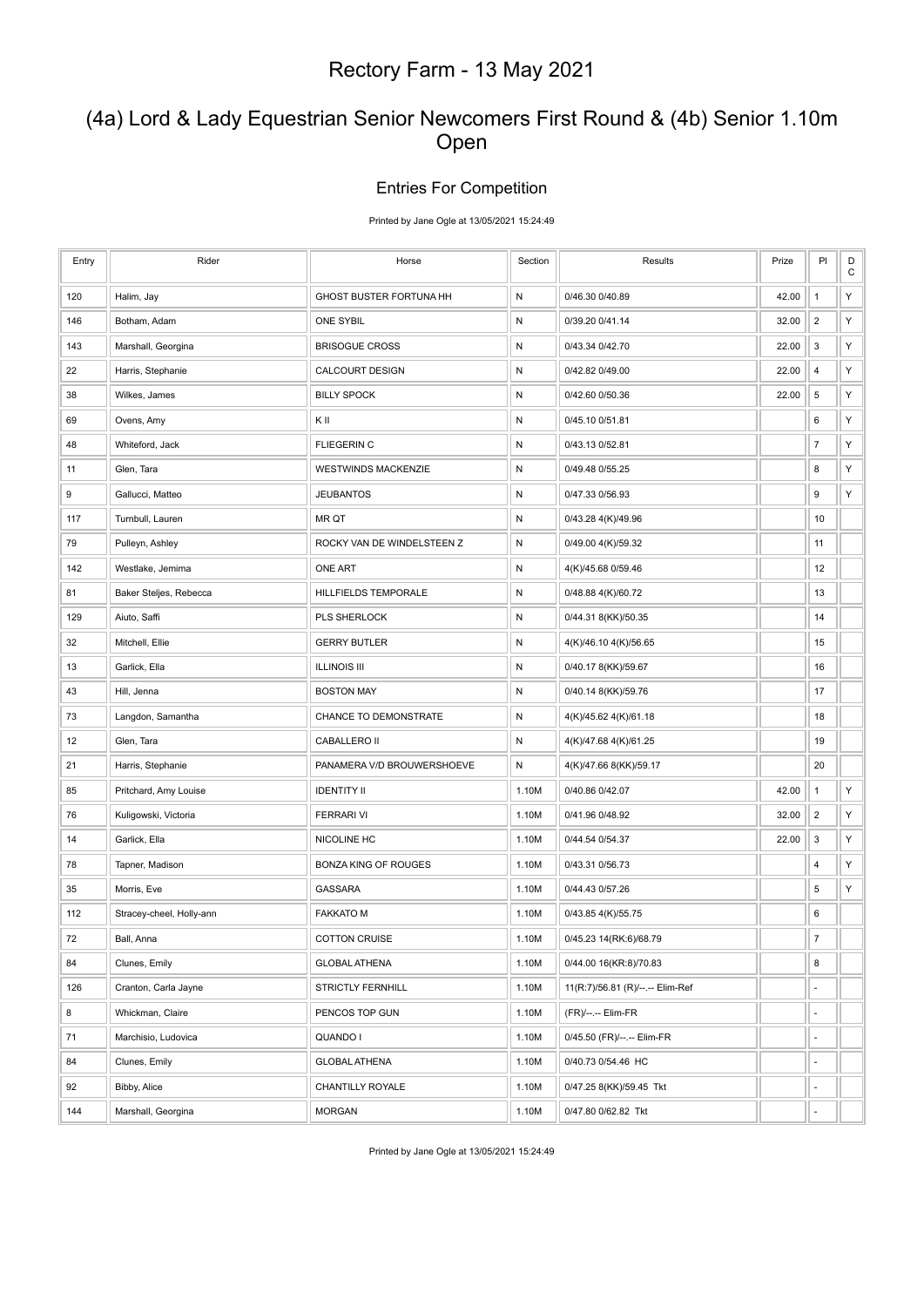## (5a) National 1.15m Members Cup Qualifier & (5b) Senior 1.15m Open

#### Entries For Competition

Printed by Jane Ogle at 13/05/2021 15:23:37

| Entry | Rider                    | Horse                       | Section | Results                        | Prize | PI                       | D<br>$\mathsf{C}$ |
|-------|--------------------------|-----------------------------|---------|--------------------------------|-------|--------------------------|-------------------|
| 123   | Halim, Jay               | <b>BILLY COINTREAU</b>      | 1.15M   | 0/37.57 0/38.80                | 52.00 | $\mathbf{1}$             | Y                 |
| 111   | Stracey-cheel, Holly-ann | <b>SWEET CANDY</b>          | BM1.15  | 0/38.31 0/42.30                | 37.00 | $\overline{2}$           | Y                 |
| 124   | Mcmurtry, Emily Frances  | <b>BILBAO DU BANNEY</b>     | BM1.15  | 0/38.06 0/51.14                | 27.00 | 3                        | Y.                |
| 117   | Turnbull, Lauren         | MR QT                       | 1.15M   | 0/40.30 0/52.66                | 22.00 | $\overline{4}$           | Y                 |
| 14    | Garlick, Ella            | NICOLINE HC                 | BM1.15  | 0/39.68 0/54.02                |       | 5                        | Y                 |
| 78    | Tapner, Madison          | <b>BONZA KING OF ROUGES</b> | BM1.15  | 0/39.13 0/55.46                |       | 6                        | Y.                |
| 43    | Hill, Jenna              | <b>BOSTON MAY</b>           | BM1.15  | 0/44.23 1(1)/59.04             |       | $\overline{7}$           |                   |
| 150   | Smythe, Maya             | RNH NEW MOON                | 1.15M   | 0/40.77 3(3)/61.75             |       | 8                        |                   |
| 135   | Tucker, Charlotte        | APPY DU CHALET              | BM1.15  | 0/42.13 4(K)/45.99             |       | 9                        |                   |
| 146   | Botham, Adam             | <b>ONE SYBIL</b>            | BM1.15  | 0/35.90 4(K)/48.79             |       | 10                       |                   |
| 38    | Wilkes, James            | <b>BILLY SPOCK</b>          | BM1.15  | 0/35.45 8(KK)/43.43            |       | 11                       |                   |
| 100   | Bowman, Johnathan Mathew | POMMERY VAN DE KOYENBORRE   | BM1.15  | 0/41.40 8(KK)/50.64            |       | 12                       |                   |
| 12    | Glen, Tara               | <b>CABALLERO II</b>         | BM1.15  | 0/44.48 9(K:5)/63.23           |       | 13                       |                   |
| 95    | Pulleyn, Sophie          | <b>IDA</b>                  | BM1.15  | 4(4)/48.40 6(6)/64.84          |       | 14                       |                   |
| 31    | Betteridge, Megan Louise | JAZZ MEN DE SEPTON          | BM1.15  | (RKC)/--.-- Elim-Ref           |       | ä,                       |                   |
| 151   | Buck, Charli Rose        | <b>BILLY PAPADOPOLOUS</b>   | 1.15M   | 0/44.45 (KRDE)/--.-- Elim-Tech |       | $\overline{\phantom{a}}$ |                   |
| 151   | Buck, Charli Rose        | <b>BILLY PAPADOPOLOUS</b>   | 1.15M   | 35(R:31)/75.50 0/57.36 HC      |       | ٠                        |                   |
| 92    | Bibby, Alice             | <b>CHANTILLY ROYALE</b>     | BM1.15  | 4(K)/39.48 4(K)/55.75 Tkt      |       | ÷,                       |                   |
| 18    | Birch, Samantha          | KINCOOLEY READ MY MIND      | BM1.15  | 4(K)/42.98 0/58.09 Tkt         |       | ٠                        |                   |

Printed by Jane Ogle at 13/05/2021 15:23:37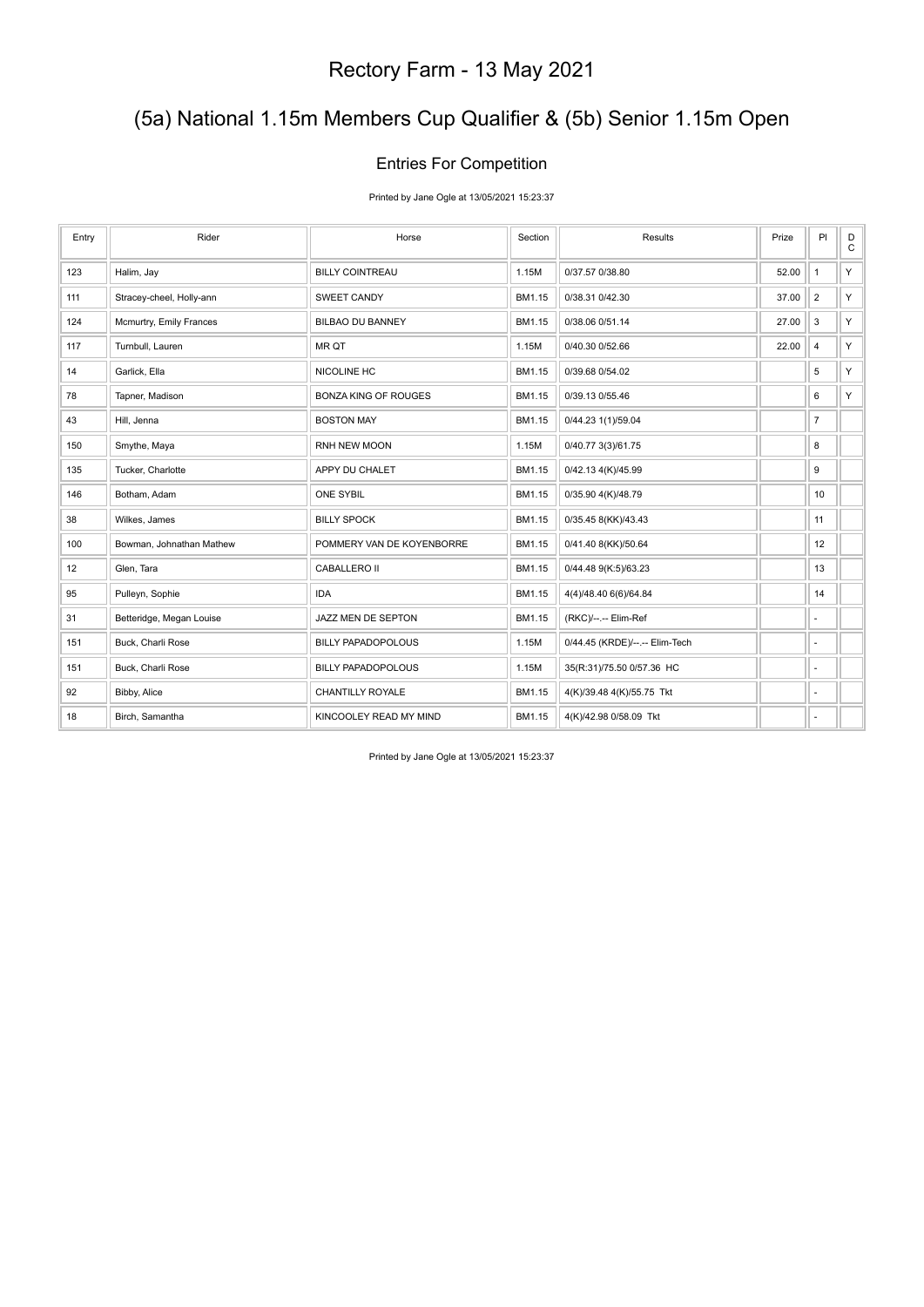## (6a) Equitop GLME Senior Foxhunter First Round & (6b) Senior 1.20m Open

#### Entries For Competition

Printed by Jane Ogle at 13/05/2021 16:46:39

| Entry | Rider                    | Horse                          | Section | Results                           | Prize | PI             | D<br>$\mathbf C$ |
|-------|--------------------------|--------------------------------|---------|-----------------------------------|-------|----------------|------------------|
| 139   | Botham, Jessica          | MANZANITA                      | F       | 0/40.16 0/41.77                   | 52.00 | $\mathbf{1}$   | Υ                |
| 86    | Doel, Charlotte          | <b>NPS EASTER</b>              | 1.20M   | 0/38.22 0/42.15                   | 37.00 | $\overline{2}$ | Υ                |
| 138   | Fletcher, William        | EPRIS D'ELLE                   | F       | 0/39.31 0/43.30                   | 27.00 | 3              | Υ                |
| 121   | Halim, Jay               | <b>STAKKATOS BOY</b>           | F       | 0/38.39 0/43.32                   | 22.00 | $\overline{4}$ | Υ                |
| 132   | Fletcher, Oliver         | <b>JET LAG</b>                 | F       | 0/42.77 0/44.19                   | 22.00 | 5              | Υ                |
| 147   | Round, Georgina          | <b>MUSICMAKER</b>              | 1.20M   | 0/40.23 0/45.02                   | 22.00 | $\,6\,$        | Υ                |
| 145   | Yule, Imogen             | <b>BLONDE AMBITION IV</b>      | 1.20M   | 0/39.16 0/46.17                   |       | $\overline{7}$ | Υ                |
| 39    | Thompson, Luke           | <b>CONZALEZ M</b>              | 1.20M   | 0/41.77 0/46.18                   |       | 8              | Υ                |
| 99    | Bowman, Johnathan Mathew | <b>EMOTION DE L'EXTASE</b>     | F       | 0/42.08 0/47.27                   |       | 9              | Υ                |
| 36    | Kent, Amanda             | <b>BILLY SPIRIT</b>            | 1.20M   | 0/42.53 0/47.67                   |       | 10             | Υ                |
| 131   | Fletcher, William        | JOY RIDER HX                   | F       | 0/41.16 0/47.68                   |       | 11             | Υ                |
| 114   | Halim, Jay               | <b>GENTLE</b>                  | 1.20M   | 0/38.77 0/48.13                   |       | 12             | Υ                |
| 122   | Turnbull, Lauren         | WINNING MOON                   | 1.20M   | 0/38.65 0/49.32                   |       | 13             | Υ                |
| 15    | Birch, Samantha          | <b>FINDUSS PFB</b>             | F       | 0/41.97 0/50.63                   |       | 14             | Υ                |
| 74    | Bowman, Johnathan Mathew | <b>ATHRILLER</b>               | F       | 0/41.51 0/51.17                   |       | 15             | Υ                |
| 88    | Wilkinson, Zoe           | VALENTINES TROUBLEMAKER        | F       | 0/43.85 0/54.63                   |       | 16             | Υ                |
| 150   | Smythe, Maya             | RNH NEW MOON                   | F       | 0/39.17 0/54.91                   |       | 17             | Υ                |
| 130   | Baktiroglu, Tuvana       | <b>FANCYPINA</b>               | 1.20M   | 0/40.91 0/55.50                   |       | 18             | Υ                |
| 123   | Halim, Jay               | <b>BILLY COINTREAU</b>         | 1.20M   | 0/39.39 4(K)/46.79                |       | 19             |                  |
| 75    | Bowman, Johnathan Mathew | ARGENDA                        | 1.20M   | 4(K)/40.37 0/56.65                |       | 20             |                  |
| 120   | Halim, Jay               | <b>GHOST BUSTER FORTUNA HH</b> | F       | 4(K)/43.34 0/58.70                |       | 21             |                  |
| 96    | Pulleyn, Ashley          | NERON DE LA TOMBE              | F       | 18(R:14)/58.35 3(3)/61.48         |       | 22             |                  |
| 77    | Dove, Barry              | KASPAR DE TAMMERVILLE          | F       | 31(D:27)/71.59 0/54.30            |       | 23             |                  |
| 112   | Stracey-cheel, Holly-ann | <b>FAKKATO M</b>               | F       | 4(K)/38.50 (RKC)/--.-- Elim-Ref   |       | ÷,             |                  |
| 124   | Mcmurtry, Emily Frances  | BILBAO DU BANNEY               | 1.20M   | 23(R:19)/63.46 (R)/--.-- Elim-Ref |       | ÷.             |                  |
| 44    | Mcglynn, Emma            | COLONELLO I                    | F       | (WC)/--.-- Elim-EOC               |       | ÷,             |                  |
| 112   | Stracey-cheel, Holly-ann | <b>FAKKATO M</b>               | F       | 12(KKK)/36.88 8(KK)/50.79 HC      |       | ÷,             |                  |
| 18    | Birch, Samantha          | KINCOOLEY READ MY MIND         | 1.20M   | 4(K)/41.76 10(KK:2)/60.48 Tkt     |       | ä,             |                  |
| 200   | Marshall, Georgina       | <b>IVOR</b>                    | 1.20M   | 0/40.39 0/56.07 Tkt               |       |                |                  |

Printed by Jane Ogle at 13/05/2021 16:46:39